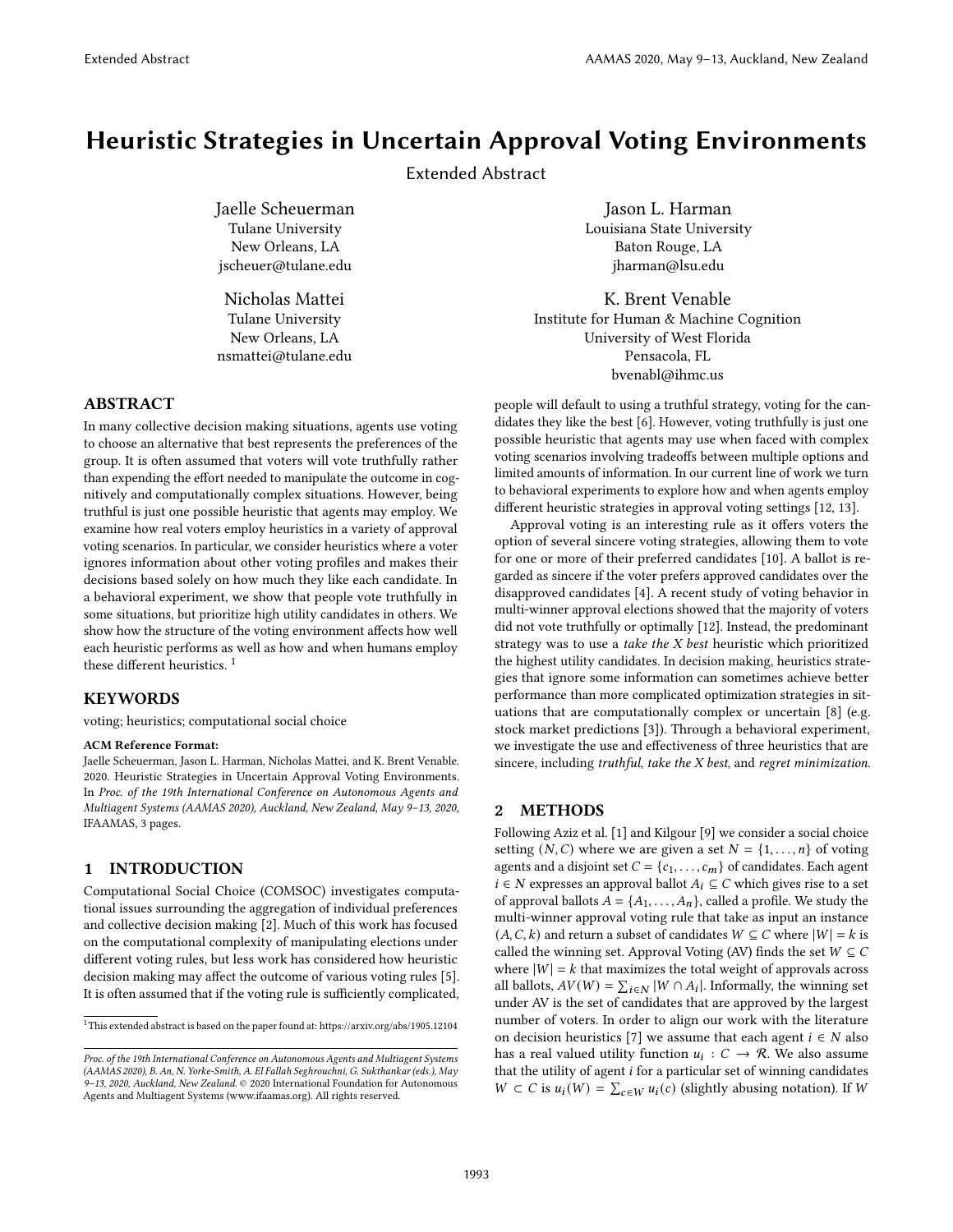is the subset elected by the voting rule we will refer to  $u_i(W)$  as agent's *i*'s utility for the election's *outcome*.

We define a *truthful* vote as one where an agent approves all candidates for which they have positive utility. When an agent votes with the take the X best heuristic, they vote for a subset of the truthful vote. First, they order the list of candidates by the utility value. The agent will then vote for the top- $X$  candidates in the list. Regret minimization takes into account the voter's anticipated regret if a particular disliked candidate were to win the election. Rather than try maximize their utility, the voter chooses to minimize the chance that the disliked candidate(s) will win by voting for all other candidates, whether they generate positive utility or not [\[14\]](#page-2-13).

<span id="page-1-0"></span>

|                           |          | Candidates |          |                |                |          |
|---------------------------|----------|------------|----------|----------------|----------------|----------|
| Scenarios:                |          | A          | в        | C              | D              | E        |
| <b>Trivial Candidate</b>  | Utility: | 0.05       | 0.10     | 0.01           | $\Omega$       | 0.25     |
|                           | # Votes: | 3          | 3        | 3              | 4              | 3        |
| <b>Trivial Leader</b>     | Utility: | 0.05       | 0.10     | 0.01           | 0.25           | $\Omega$ |
|                           | # Votes: | 3          | 3        | 4              | 3              | 3        |
| <b>Dominated Prefs</b>    | Utility: | 0.05       | 0.10     | $\Omega$       | $\Omega$       | 0.25     |
| $(1-2 \text{ winners})$   | # Votes: | 1          | 1        | $\overline{4}$ | 4              |          |
| <b>Dominated Prefs</b>    | Utility: | 0.10       | $\Omega$ | $\Omega$       | $\Omega$       | 0.25     |
| (3 winners)               | # Votes: | 1          | 4        | 4              | 4              |          |
| <b>Disliked Candidate</b> | Utility: | 0.05       | 0.10     | $\Omega$       | $-1.00$        | 0.25     |
|                           | # Votes: | 3          | 3        | $\overline{4}$ | $\overline{4}$ | 4        |
| <b>Neutral Leader</b>     | Utility: | 0.10       | $\theta$ | 0.15           | 0.20           | $\Omega$ |
|                           | # Votes: | 3          | 4        | 3              | 3              | 3        |

Table 1: Six hypothetical approval voting scenarios.

Using this formalization, we developed the six scenarios listed in Table [1.](#page-1-0) Each scenario consists of a set of candidates  $C = \{c_1, ..., c_5\}$ with *i*'s utility for each candidate in [−1.0, 0.25]. We manipulate two environmental features, including the number of winners  $(k =$ 1, 2, 3) and the number of missing ballots ( $n = 0, 1, 3$ ). When the final ballots result in a tie, the winner(s) are chosen randomly.

### <span id="page-1-1"></span>2.1 Experimental Implementation

104 participants were recruited through Mechanical Turk to participate in the voting heuristics study. Participants were paid between \$1.00 and \$8.00 to complete the survey which required them to submit an approval ballot based on hypothetical elections. Participants were paid according to how much utility they accrued over all presented scenarios [\[11\]](#page-2-14). In the study, participants were asked to vote in elections based on the scenarios described in Table [1.](#page-1-0) All participants voted in the single winner scenarios (n=104) and were randomly assigned to be part of a 2-winner (n=50) or 3-winner (n=54) election for the remainder of the study. All participants completed each scenario with 0, 1 or 3 missing ballots. Each election displayed an image showing the candidates, the number of votes cast for each candidate so far, and the amount of money earned for each candidate if they were elected. When voting, subjects could vote for up to all five candidates or abstain. After voting, they saw the election results, including the winners, the amount earned, and the ballots cast by any missing voters (when applicable).

The experiment was designed to test whether or not participants would vote truthfully, manipulate their vote to achieve a higher utility, or vote with another sincere heuristic. We expected that most people would try to vote strategically, but since the situations were cognitively complex with varying degrees of uncertainty, they would not perform all of the necessary computations to identify the maximizing strategy. Instead, we expected that people would use a heuristic strategy.

## 3 RESULTS

For each scenario, we calculated the expected utility for using truthful, take the X best and regret minimization. We also calculated the maximum expected utility possible, and any votes in  $V$  that maximized i's expected utility. We analyzed the behavioral data gathered from the experiment described in Section [2.1](#page-1-1) to determine which strategies people used in each scenario.

Our results showed some distinct patterns of voting across all scenarios. The majority of participants in the 1-winner (25.6%) and 2-winner (38.4%) conditions did not vote using a strategy that maximized expected utility. In the 3-winner condition, 49.6% used a maximizing strategy. We also found that as the number of possible winners increased, participants were more likely to vote truthfully, i.e., for all candidates with positive utility (1-winner: 33.6%, 2-winner: 33.6%, 3-winner: 46.1%). We also found that when participants were not entirely truthful, they tended to use a take the X best heuristic (1-winner: 50.6%, 2-winner: 43.8%, 3-winner: 34.4%).

Although people generally voted sincerely, they adjusted their underlying strategy as the numbers of winners changed. In scenarios with trivial utilities or disliked candidates, a significant portion of voters did not vote completely truthfully, and used another strategy such as take the X best or regret minimization. Voters in these scenarios also tended to vote for a number of candidates equal to the number of winners they were electing, indicating that they chose a heuristic that aligned with the number of winners. However, in the scenarios with dominated preferences or neutral leading candidates, being truthful was the dominant strategy by a wide margin, and there was no relation between the number of candidates voted for and the number of winners.

Our results showed that people were not very sensitive to changes in uncertainty. In scenarios with trivial utilities or a neutral leading candidate, participants' behavior did not significantly change as the number of missing votes increased, even when this resulted in a non-optimal strategy. In the 2-winner election with dominated preferences, voters were sensitive to the fact that they had some chance of electing a candidate when there were 3 missing votes. This led to fewer abstentions in that condition. When there was a disliked candidate, an increased number of voters used regret minimization in the 3-winner condition (from 5.8% at 0 missing votes to 17.3% at 3 missing votes), indicating that some voters could identify that the underlying optimal strategy changed as the uncertainty increased.

## 4 FUTURE WORK

While these results provide insights into the use and effectiveness of certain heuristics in approval voting, there are many other voting rules, scenarios and heuristics. It would be interesting to explore heuristics under other voting rules, including those that are known to be computationally complex to manipulate with complete information, such as the single transferable vote (STV). We believe that understanding voting heuristics is important for a more realistic analysis of the voting rules.